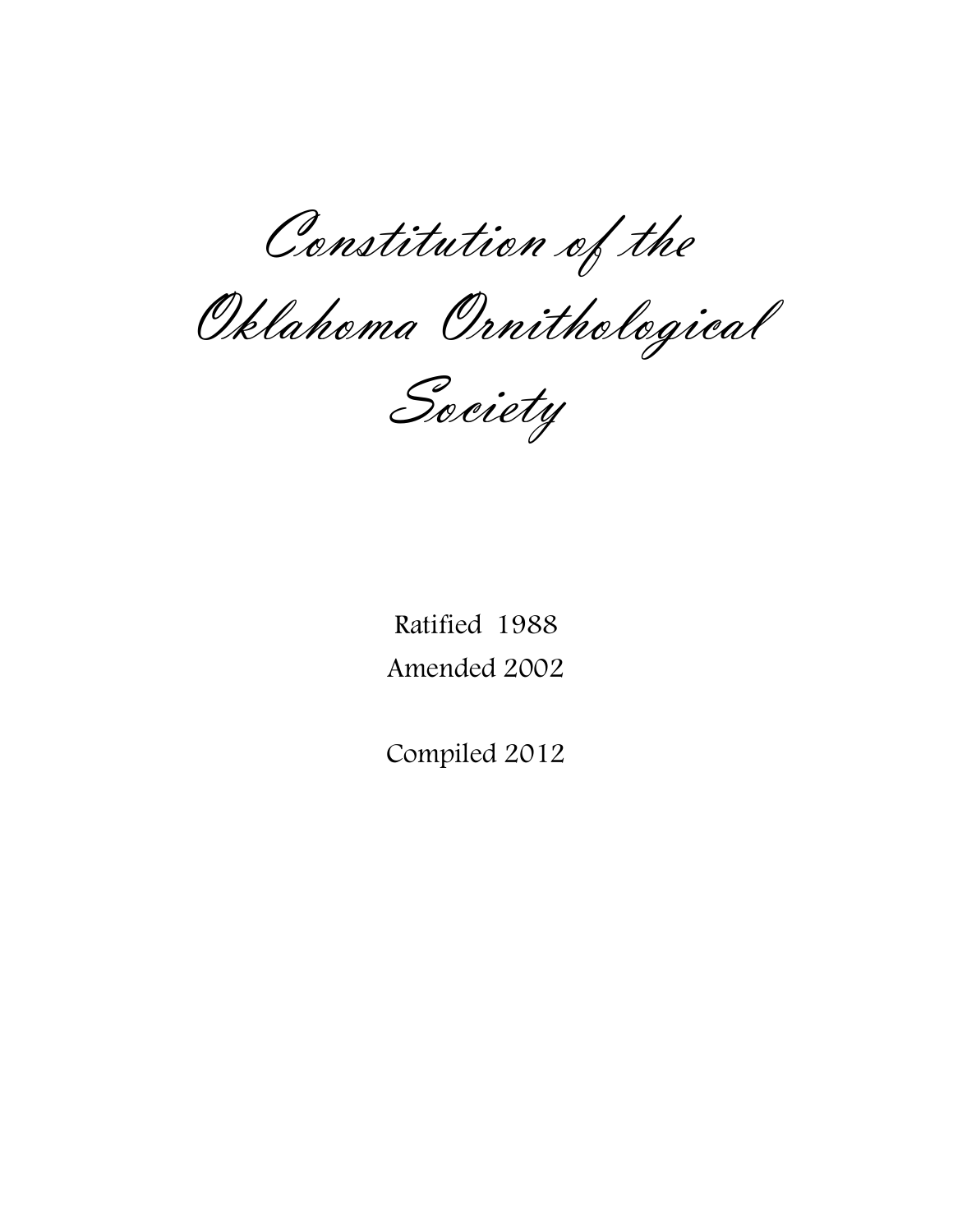# **CONSTITUTION** OKLAHOMA ORNITHOLOGICAL SOCIETY

### ARTICLE I-NAME

The name of this organization shall be the Oklahoma Ornithological Society, hereinafter referred to as the "Society".

#### ARTICLE II-PURPOSE

- Section 1. The purpose of this Society shall be to promote the study and dissemination of knowledge of birds; to encourage specifically the observation, study and conservation of Oklahoma bird life; to advance the cause of all wildlife preservation; to encourage the formation of local groups dedicated to the same aims; and to stimulate fellowship by annual meetings, field trips and other suitable means set forth in Article Four of the Society's State of Oklahoma Articles of Incorporation as Amended.
- Section 2. The Society shall be a non-profit organization, and no part of the Society's net income or any of its assets shall inure to the benefit of the Executive Board or Members. The balance, if any, of all money received by the Society from its operations, after the payment in full of all debts and obligations of the Society whatsoever kind and nature, shall be used and distributed exclusively for carrying out only the purpose or purposes of the Society as set forth in Section 1 of this ARTICLE and Article Four of the Society's Articles of Incorporation as Amended. No substantial part of the Society's assets shall be directed toward influencing legislation or participating in any political campaign on behalf of any candidate for public office.

#### ARTICLE III-MEMBERSHIP

- Section 1. Any person engaged in the study of birds or interested in their observation and conservation is eligible for membership upon payment of dues.
- Section 2. Membership is for one calendar year in all categories except Life Member. Membership categories shall be as follows: (a) Student Member (through graduate level), (b) Regular Member, (c) Family Member, (d) Sustaining Member, (e) Life Member.
- Section 3. Members are entitled to participate in the Annual Business Meeting, to vote, to serve as Officers, and to receive The Scissortail and The Bulletin of the Oklahoma Ornithological Society.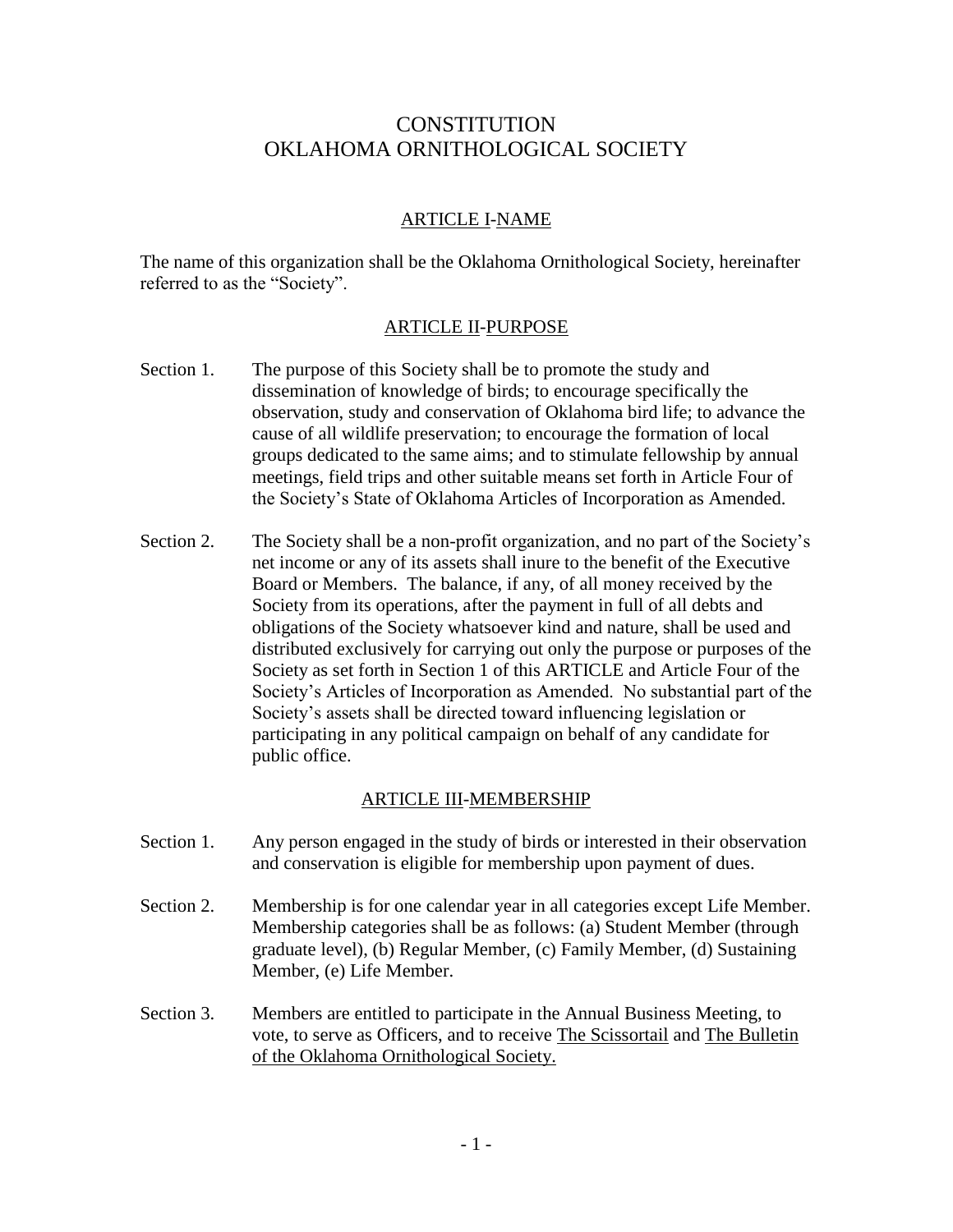#### ARTICLE IV-OFFICERS; ELECTION AND APPOINTMENT

- Section 1. The Elective Officers of this Society shall be President, President-Elect, Secretary, Treasurer, Business Manager, and the six Chairpersons of the standing committees.
- Section 2. The standing committees shall be Membership/Circulation, Archives, Awards, Activities, Conservation, and Special Projects.
- Section 3. The Appointive Officers of the Society shall be Editor of The Scissortail, Editor of The Bulletin, and the Chairperson of the Bird Records Committee. The President, with approval of the Executive Board, shall appoint these officers as needed.
- Section 4. The Elective and Appointive Officers of the Society and the immediate Past-President shall constitute the Executive Board and shall be voting members.
- Section 5. The President-Elect shall be elected by the Members for a two-year term; shall succeed to the Presidency at the end of the term; and after serving as President for two years, shall assume the position of Past-President for two years. Secretary, Treasurer, and Business Manager shall be elected by the Members for a term of one year. The Chairpersons of the six standing committees shall be elected by the Members for terms of three years, two each year so as to stagger the elections and maintain continuity of direction and activities.
- Section 6. A Nominating Committee shall be selected annually by the Executive Board to prepare a slate of nominees for each open Elective Office. Nominations of candidates willing to serve shall be provided by this Committee to the Executive Board at the annual fall business meeting. Nominations may also be made from the floor at the annual fall business meeting.
- Section 7. Election of Officers shall be by majority vote of Members at the annual fall business meeting.
- Section 8. The term for Elective Officers shall commence on the first day of the subsequent calendar year. Incumbents shall continue to serve until their successors assume office.
- Section 9. Any board member may be replaced for cause by a two-thirds vote of the Executive Board. Vacancies shall be filled by Presidential appointment with Executive Board approval.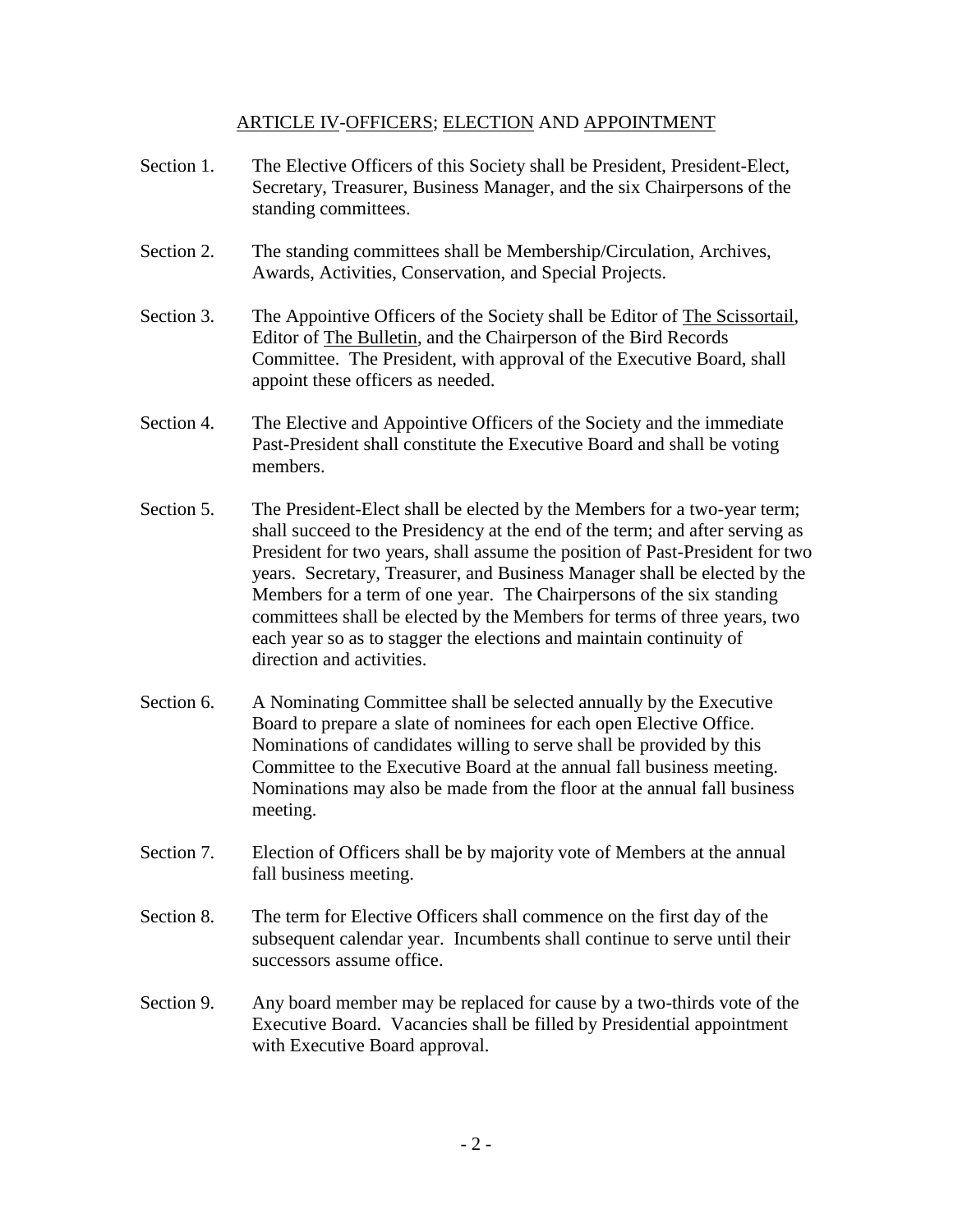#### ARTICLE V- DUTIES OF THE EXECUTIVE BOARD

- Section 1. The Executive Board shall have directive authority over the affairs of the Society between annual meetings; it shall meet at least once a year, and upon call of the President or three members of the Board. A majority (eight) of the Executive Board shall constitute a quorum. Decisions shall be determined by a majority of votes cast except as otherwise specified in this Constitution. The Executive Board shall select sites and appoint Program Directors to oversee all arrangements for spring and fall meetings.
- Section 2. The President shall be the Chief Executive Officer of the Society. He or she shall organize and preside over meetings of the Executive Board and at any general business sessions of the Society; organize, charge, and discharge ad hoc committees as needed; and serve as an ex officio member of all committees of the society. The President shall fill vacancies on the Executive Board as needed; prepare a president's message for each issue of The Scissortail to inform the membership of activities of the Society; and maintain contact with local clubs. The President shall serve as a member of the Budget Committee. The President shall have authorization to appoint an acting Treasurer in emergency conditions.
- Section 3. The President-Elect shall preside in the absence of the President. In the event of a vacancy in the office of the President, the President-Elect shall succeed to the office and shall serve for the remainder of the term and then for the regularly elected term. The President-Elect shall provide assistance to the Program Directors in preparations for the fall and spring meetings, and shall report such activities to the Executive Board.
- Section 4. The Secretary shall keep minutes of all business meetings of the Society, publish them in The Scissortail, maintain past Society records, and transfer appropriate documents of the Society to the Archives.
- Section 5. The Treasurer shall be the Fiscal Officer of the Society under the general direction of and subject to regulation by the Executive Board. The Treasurer shall have custody of all Society funds. Disbursements for the Society shall be in the name of the Treasurer. The Treasurer shall be bonded at the Society's expense in the amount specified by the Board. The Treasurer shall maintain financial records that show sources and amounts of income, disbursements, and transfers of funds. Semi-annual reports of account balances shall be presented to the Executive Board and an annual report shall be printed in the following summer issue of The Scissortail. The Treasurer will notify the Membership/Circulation Chairperson of receipt of dues in a timely fashion. The Treasurer's books shall be audited annually by the Business Manager and a person appointed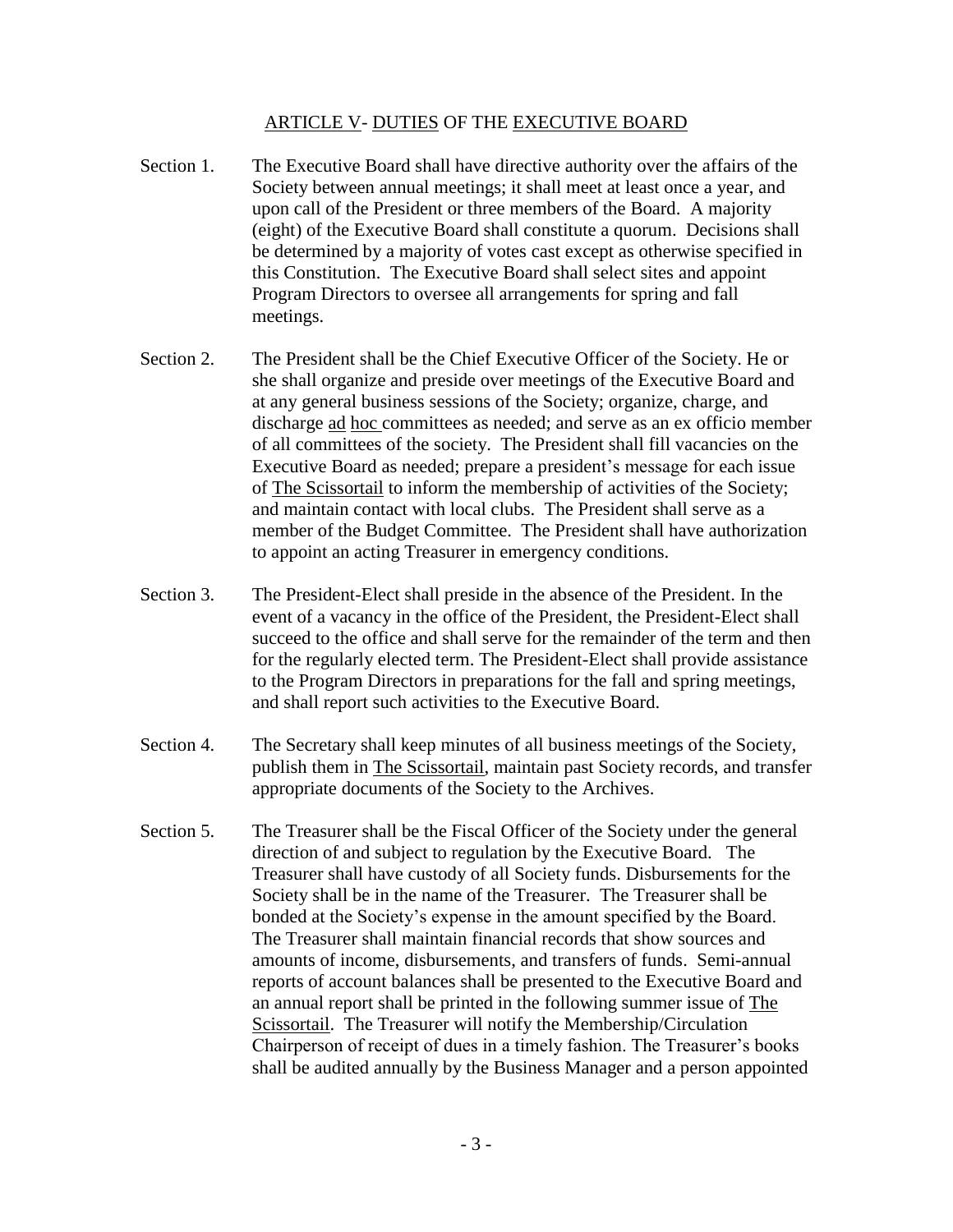by the President. The Treasurer shall serve as a member of the Budget Committee.

- Section 6. The Business Manager shall be responsible for overseeing business activities of the Society and recommending actions to the Board for financial and legal affairs. He or she shall be involved with the annual audit, all contracts and agreements of the Society with outside concerns, and maintenance of records related to requirements of state and federal tax codes. The Business Manager shall serve as chairperson of the Budget Committee, may appoint other members to the Budget Committee as necessary, and shall report budget recommendations to the Board. The Business Manager will take responsibility for other business activities of the Society that are not delegated to other Officers, and shall provide written reports of activities to the Board.
- Section 7. The Membership/Circulation Chairperson shall insure that a current membership and mailing list is maintained, that mailing permits are obtained, that all Society publications are mailed to members in a timely manner, and that orders for back issues of Society publications are processed. This Chairperson will recruit new members and provide written reports of activities to the Board.
- Section 8. The Archives Chairperson shall insure that historical records of the Society are properly recorded and preserved. This Chairperson shall gather, inventory, and curate all of the Society's records and papers that have accumulated since its organization in 1951. Correspondence and other materials generated by the Society's Officers in their lines of duty shall be obtained by the Archives Chairperson upon the retirement of such Officers. The Archives Chairperson shall deposit the records of the Society with an institution designated by the Executive Board.
- Section 9. The Awards Chairperson shall encourage nominations for the awards recognized by the Society and shall, with the input of the Awards Committee, determine the recipients of such awards. The Awards Chairperson will coordinate with the Fall Meeting Program Director to arrange for presentation of the awards. This Chairperson shall provide records of awards, including nomination forms and letters of support, to the Archives Chairperson.
- Section 10. The Activities Chairperson shall be responsible for disseminating information regarding bird and other conservation activities in the State, including field trips, lectures, films, and other activities of interest to Members. This information will be published in The Scissortail in a timely fashion.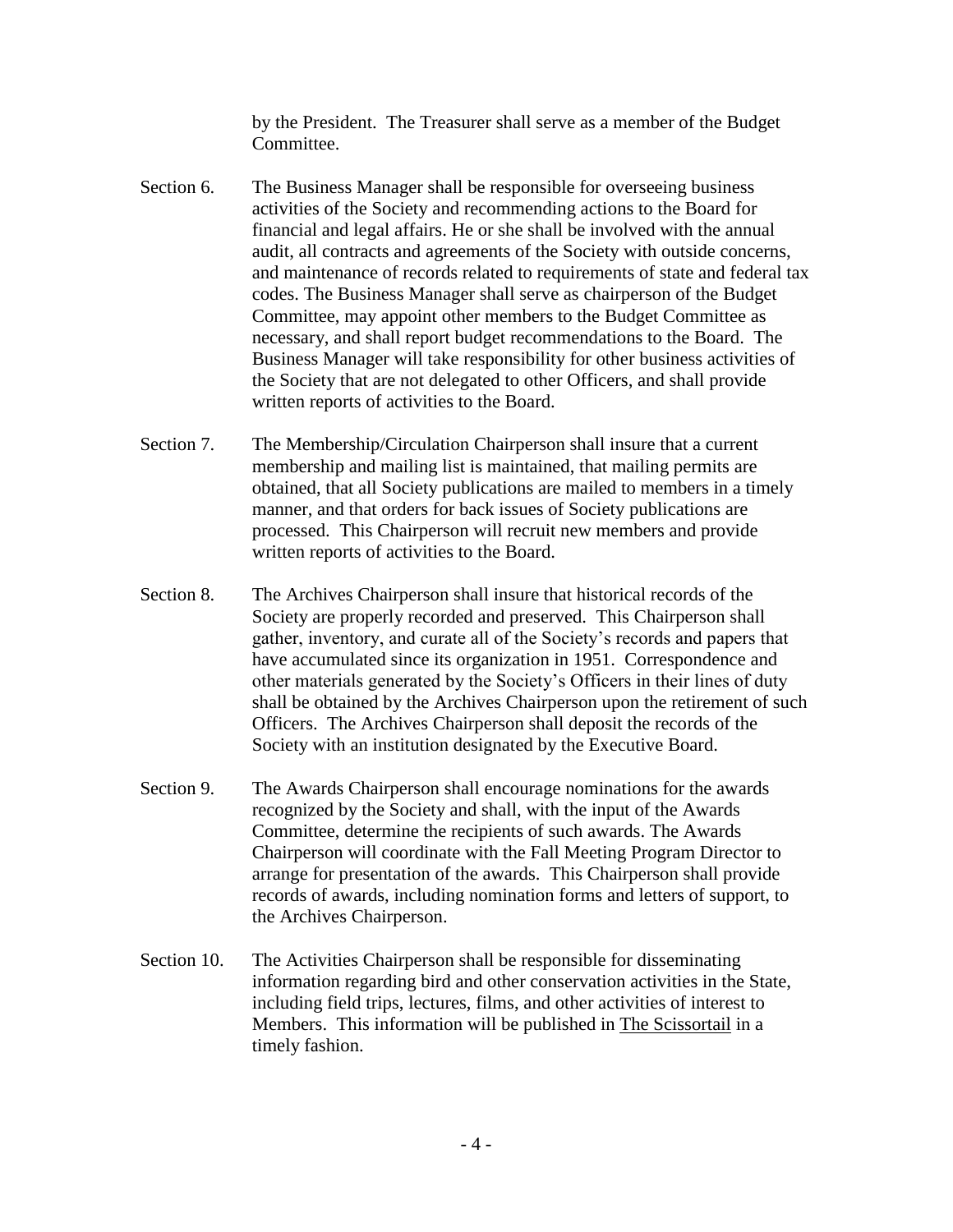- Section 11. The Conservation Chairperson shall bring to the attention of members of the Society any matters affecting bird life or other conservation matters. This Chairperson shall recommend to the Board courses of action regarding conservation matters of concern to the Society.
- Section 12. The Special Projects Chairperson shall promote and administer educational and research activities as may be approved by the Board.
- Section 13. The Editor of The Scissortail shall be responsible for timely preparation of the manuscripts and publication of the Society's quarterly newsletter. The Scissortail Editor is charged with implementing the editorial policies of the Executive Board which shall include the publication of the minutes of Executive Board meetings.
- Section 14. The Editor of The Bulletin of the Oklahoma Ornithological Society shall be responsible for timely preparation of the manuscripts and publication of the Society's scientific bulletin. The Editor can recommend appointment of Associate Editors for approval by the Executive Board. The Bulletin Editor is charged with implementing the editorial policies of the Executive Board.
- Section 15. The Bird Records Committee Chairperson shall be responsible for receipt, accumulation, maintenance, and storage of seasonal and geographic distribution records of Oklahoma bird life. The Chairperson shall carry out the goals of the Bird Records Verification System as approved by the Executive Board. Verified records will be submitted for quarterly publication in The Scissortail.

### ARTICLE VI – COMMITTEES

- Section 1. There shall be a Budget Committee which shall consist of the Business Manager (as chairperson), the Treasurer, and other members appointed by the Business Manager.
- Section 2. The Budget Committee shall consult with all members of the Executive Board to determine their need for funds for each calendar year and shall prepare and present an annual budget that will meet the needs within the expected revenue.
- Section 3. There shall be the following standing committees:

Membership/Circulation, Archives, Awards, Activities, Conservation, and Special Projects, whose chairpersons are elected to the Executive Board. Each chairperson may appoint his/her own committee.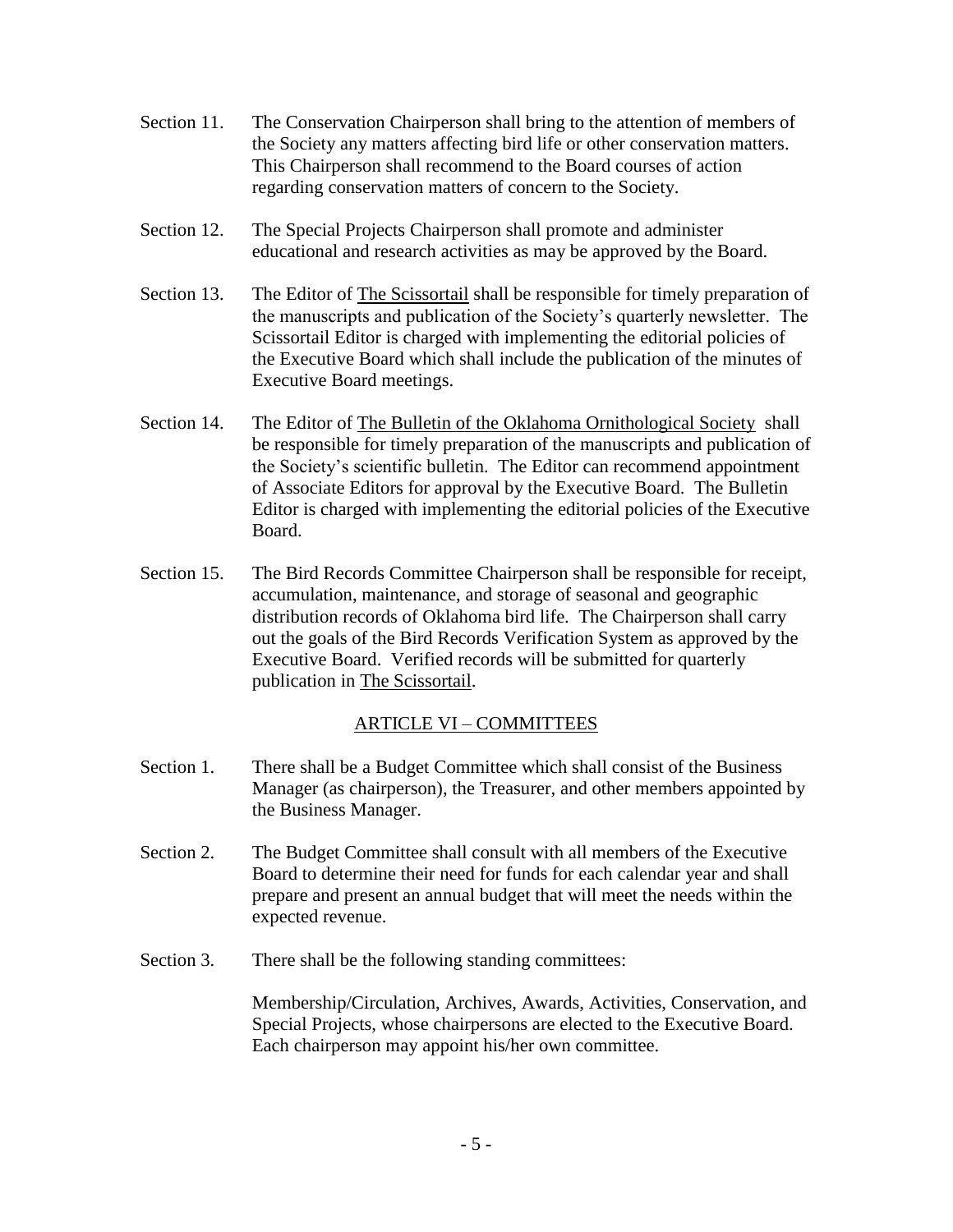- Section 4. Standing Committees shall function to aid the Chairpersons in achieving their duties as established in ARTICLE V.
- Section 5. Ad hoc committees may be established by the President or the Executive Board as needs arise.
- Section 6. Two ad hoc Local Arrangements Committees shall be appointed by the Executive Board annually to organize and execute the Fall Technical Papers Meeting and the Spring Field Trip Meeting. Program Directors will be chosen by the Executive Board to appoint and chair their respective Local Arrangements Committee. These committees shall be charged with accomplishing the stated goals of the meetings as identified in ARTICLE X. The Executive Board may and, if possible, should appoint Program Directors during the calendar year prior to that in which the meetings occur.

### ARTICLE VII – PUBLICATIONS

- Section 1. The publications of the Society shall include a newsletter, The Scissortail; and, a scientific publication, The Bulletin of the Oklahoma Ornithological Society. These shall be published and distributed quarterly in March, June, September and December.
- Section 2. The Scissortail shall be the official medium to present all society activities, news of members, notes and brief articles about birds and related subjects, and other information of general interest.
- Section 3. The Bulletin of the Oklahoma Ornithological Society shall be a scientific publication concerning the biology and natural history of the avifauna of Oklahoma.
- Section 4. Other publications may be issued from time to time as approved by the Executive Board.

#### ARTICLE VIII – VOTING

- Section 1. Voting by Members at the annual meeting shall be by count of hands or by standing, or by written ballot.
- Section 2. Voting between annual meetings shall be conducted by mail ballots when so ordered by the Executive Board. Such ballots shall be available for inspection by any member of the Society for thirty (30) days after result of the vote has been announced.
- Section 3. For actions at the annual meeting, a majority of votes cast shall govern.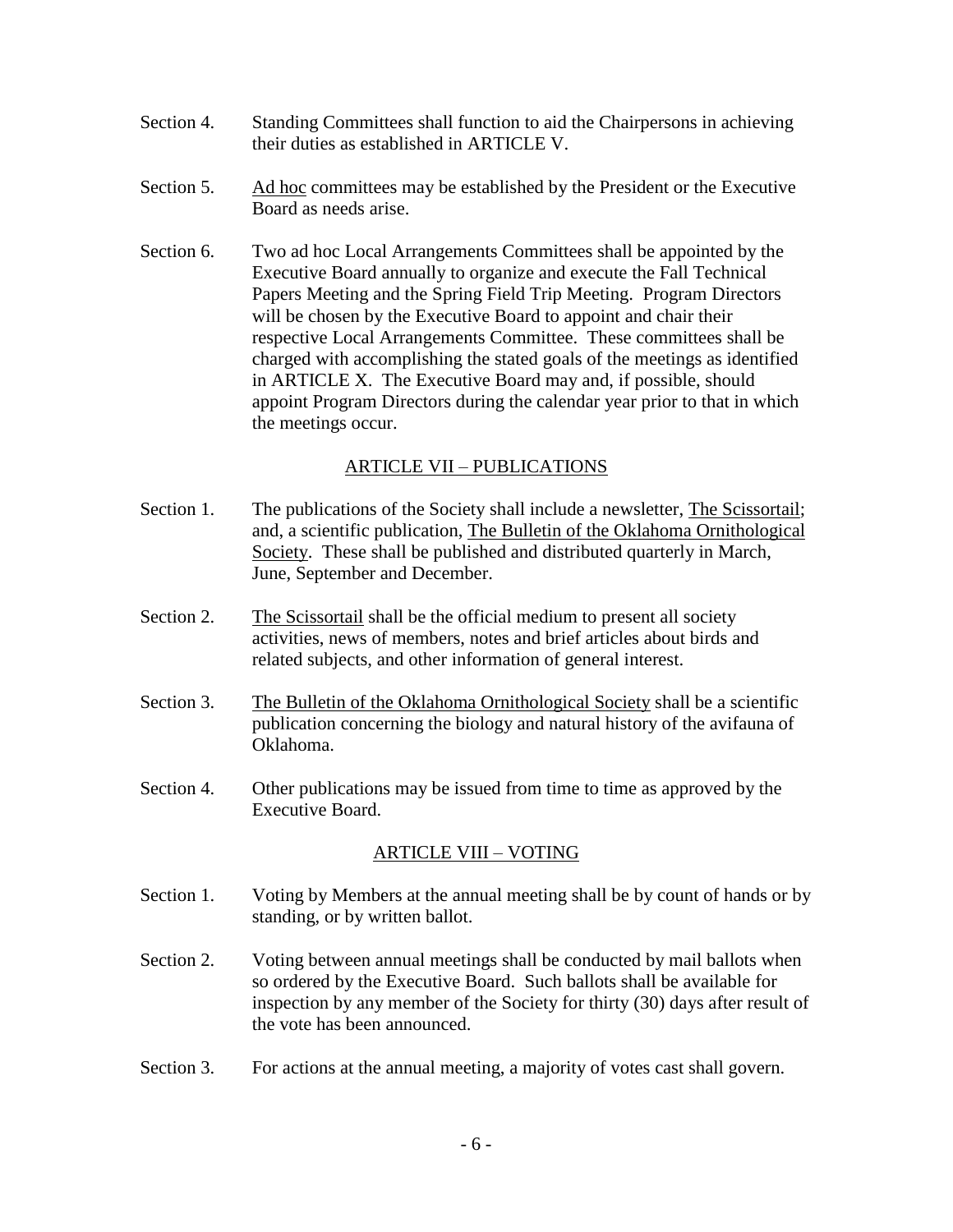Section 4. For mail balloting, the votes cast by members of the Society shall constitute a quorum and the majority vote shall rule unless otherwise specified in the Constitution.

### ARTICLE IX – AMENDMENTS

- Section 1. Amendments to the Constitution shall be proposed in writing by a minimum of five members of the Society, addressed to the President, with reasons therefore. Every member must be mailed a notice of such proposed amendments either in the Society newsletter or in writing at least sixty (60) days before voting shall commence. Voting thereon must be by mail ballot and approval of two-thirds of the members voting shall be necessary to pass the amendment. Voting shall cease forty-five (45) days after the ballots have been mailed. The amendment shall be effective upon adoption unless otherwise stipulated.
- Section 2. Amendments to the By-Laws may be passed by two-thirds vote of the members voting at the annual Fall Meeting. Amendments to the By-Laws shall be effective upon adoption unless otherwise stipulated.

### ARTICLE X – FISCAL YEAR AND MEETINGS

- Section 1. The fiscal year shall be the calendar year.
- Section 2. There shall be one Fall Technical Papers meeting to be held in the fourth quarter of the year at which election of officers and presentation of scientific papers shall occur. The location and specific time and place shall be determined by the Fall Meeting Program Director in charge with approval of the Executive Board. This Program Director shall represent the Board in the planning and management of the meeting. At a minimum the Program Director will: prepare pre-registration forms, prepare the callfor-papers, make all necessary arrangements for general and business meeting facilities, prepare the scientific program, print abstracts for distribution at the meeting, and arrange for the banquet and banquet speaker. The Program Director shall be responsible for timely dissemination of meeting information. Call-for-papers, date and location for the meeting shall be provided with the June issue of The Scissortail, and pre-registration forms should also be included with the June issue of The Scissortail if at all possible.
- Section 3. There shall be a Spring Field Trip Meeting to be held in the second quarter of the year, the location to rotate among interesting geographic areas of the state. The specific time and place shall be determined by the Spring Meeting Program Director in charge with the approval of the Executive Board. This Program Director shall represent the Board in planning and management of the meeting to include at a minimum arrangements for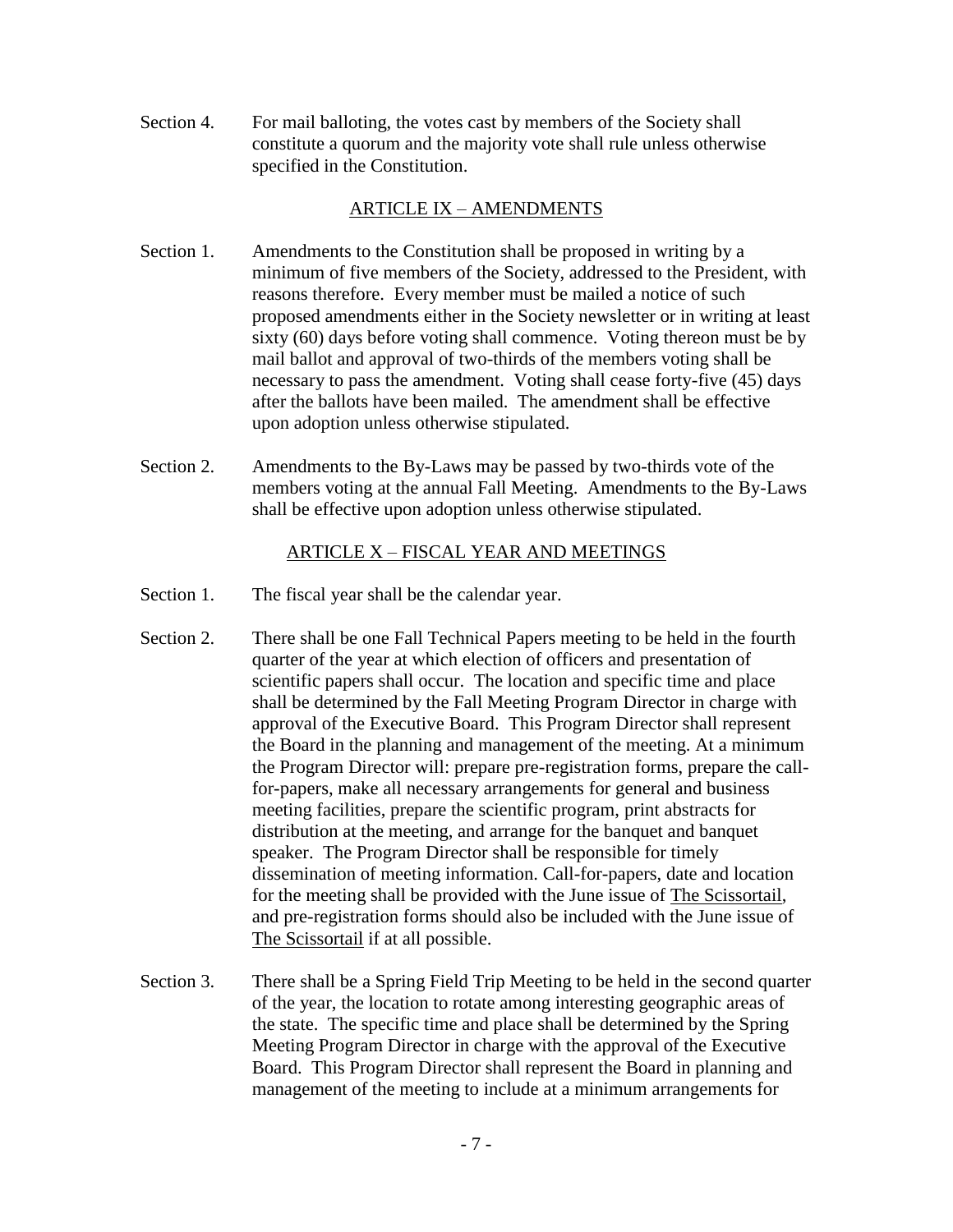field trips, facilities, registration, meals, and speaker. Registration forms shall be provided with the March issue of The Scissortail.

### ARTICLE XI – RESTRICTED FUNDS

- Section 1. The Endowment Fund. All monies received from Life Memberships and any other monies designated for this account shall be placed in the Endowment Fund. The principal of this Fund shall be placed in an interest bearing account insured by the FDIC or FSLIC. The principal of the Endowment Fund shall not be expended. All interest monies generated by the Endowment Fund shall be placed in the general operating account to defray the costs of membership for each Life Member and other Society Expenses.
- Section 2. The George M. Sutton Memorial Bulletin Fund. Initial contributions to this Fund were generously provided by the late George M. Sutton. All monies so received and subsequent contributions to this Fund shall be placed in an interest bearing account insured by FDIC or FSLIC. The principal of the Sutton Memorial Bulletin Fund shall not be expended. All interest monies generated by this Fund shall be placed in the general operating account to defray the cost of producing The Bulletin of the Oklahoma Ornithological Society.

### ARTICLE XII – DURATION AND DISSOLUTION

- Section 1. Perpetual operation of the Society is contemplated hereby, but in the event of dissolution, the Executive Board shall distribute assets and accumulated income in accordance with the articles of incorporation of the Society, applicable provisions of the United States Internal Revenue code, and in the specific manner as set forth in Section 2.
- Section 2. In the event of the dissolution of the Society, or in the event it shall cease to carry out the purposes herein set forth, all the assets of the Society shall go and be conveyed to the Oklahoma Chapter of the Nature Conservancy, a nonprofit corporation incorporated under the laws of the State of Oklahoma, provided that such chapter of the Nature Conservancy is in existence at the time of the dissolution of the Society. If the Oklahoma Chapter of the Nature Conservancy is not existing at such time, then the assets of the Society shall go and be conveyed to such Oklahoma nonprofit corporation, association, or organization as may be selected by a majority vote of the Executive Board of the Society with the stipulation that the assets be used for and devoted to scientific, educational, and conservation purposes as set forth in ARTICLE II of this Constitution and as set forth in Article Four of the Society's State of Oklahoma Articles of Incorporation as Amended.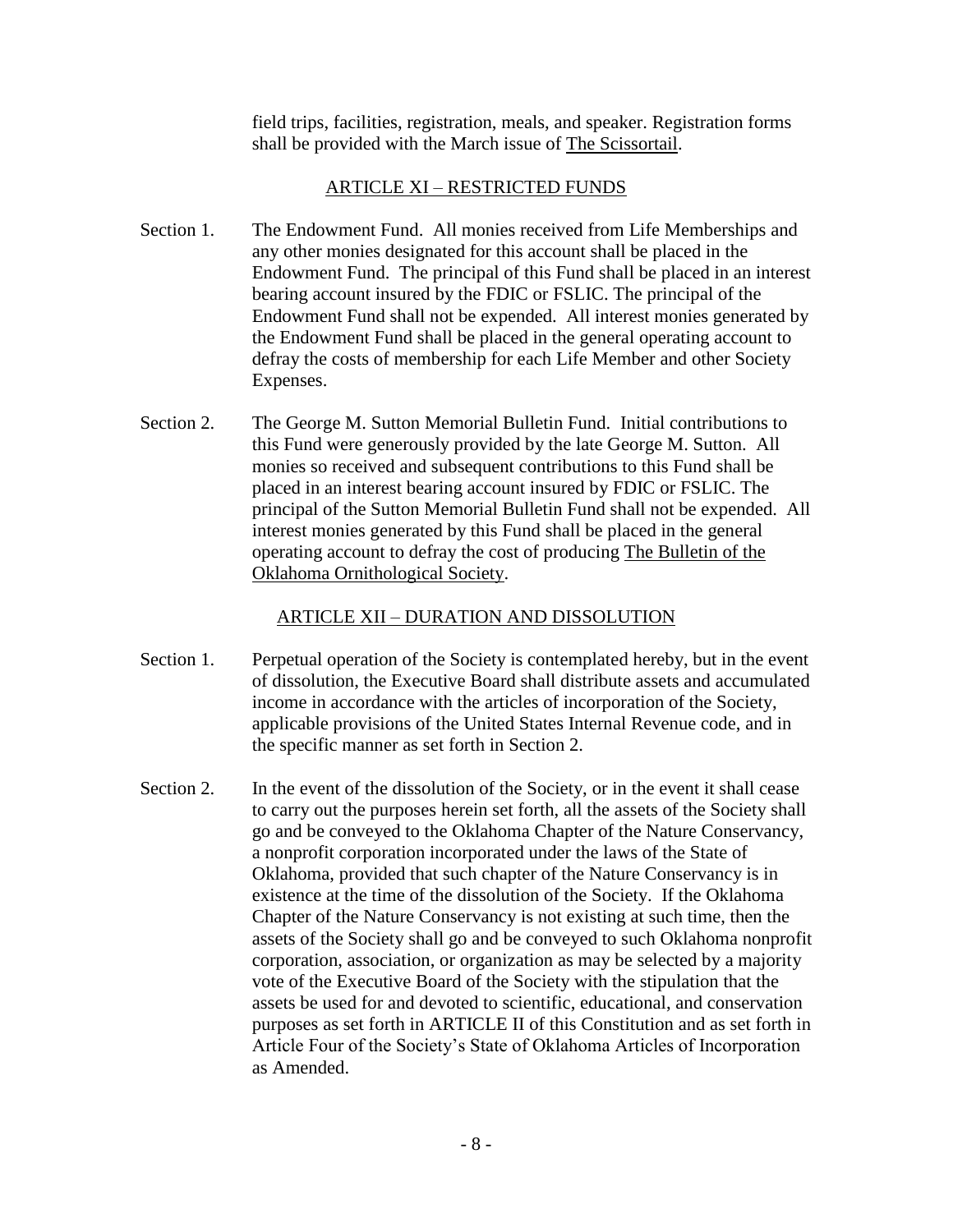## Amendment I (Ratified by Mail Ballot Spring 2002)

To afford the Society efficiency in operation and to provide qualified, participating membership on the Executive Board of the Society, it is recognized that in some cases it may become necessary for officers to accept the duties of another position. In those cases the following shall hold.

- Section 1. No officer shall be involuntarily removed from the Executive Board, except as provided under Article IV, Section 9. Officers may however voluntarily relinquish or resign an Executive Board position.
- Section 2. Nothing in this amendment shall restrict the appointive powers of the President. Should a position become vacant, the President shall decide to appoint as provided under Article IV, Section 9, or declare the office vacant, except as provided under Section 3 of this amendment.

Nothing in this amendment shall prohibit or otherwise restrict the elective process of the Society. If a position is declared vacant, nominations for the position will be sought and the election process will be held as provided in Article IV, Section 5, Section 6, and Section 7. Election of an office shall be held when the term of the position would have expired if the position had not been declared vacant.

Section 3. Upon a position vacancy the President will provide an appointive nominee to the Executive Board or propose to the board that the position be declared vacant. Under a proposal of vacancy, a polling of the Executive Board will take place with a two-thirds vote required to declare the position vacant, except as provided elsewhere in this section.

> The following offices are prohibited from being declared vacant: President, Past-President, President-Elect, Treasurer, Secretary, Membership/Circulation, Conservation, Special Projects, Editor of the Scissortail, Editor of the Bulletin, and Chairperson of the Oklahoma Birds Records Committee, and should vacancies exist, the President must exercise the appointive privilege as provided under Article IV, Section 9.

Section 4. To provide for the duties of any office declared vacant, the following shall hold. If the position of Business Manager and/or Awards is declared vacant the duties of either office or both shall be assumed by the Past-President. If the position of Archives Chairperson is declared vacant, the duties of the office shall be assumed by the Special Projects Chairperson. If the position of Activities Chairperson is declared vacant, the duties of the office shall be assumed by the Conservation Chairperson.